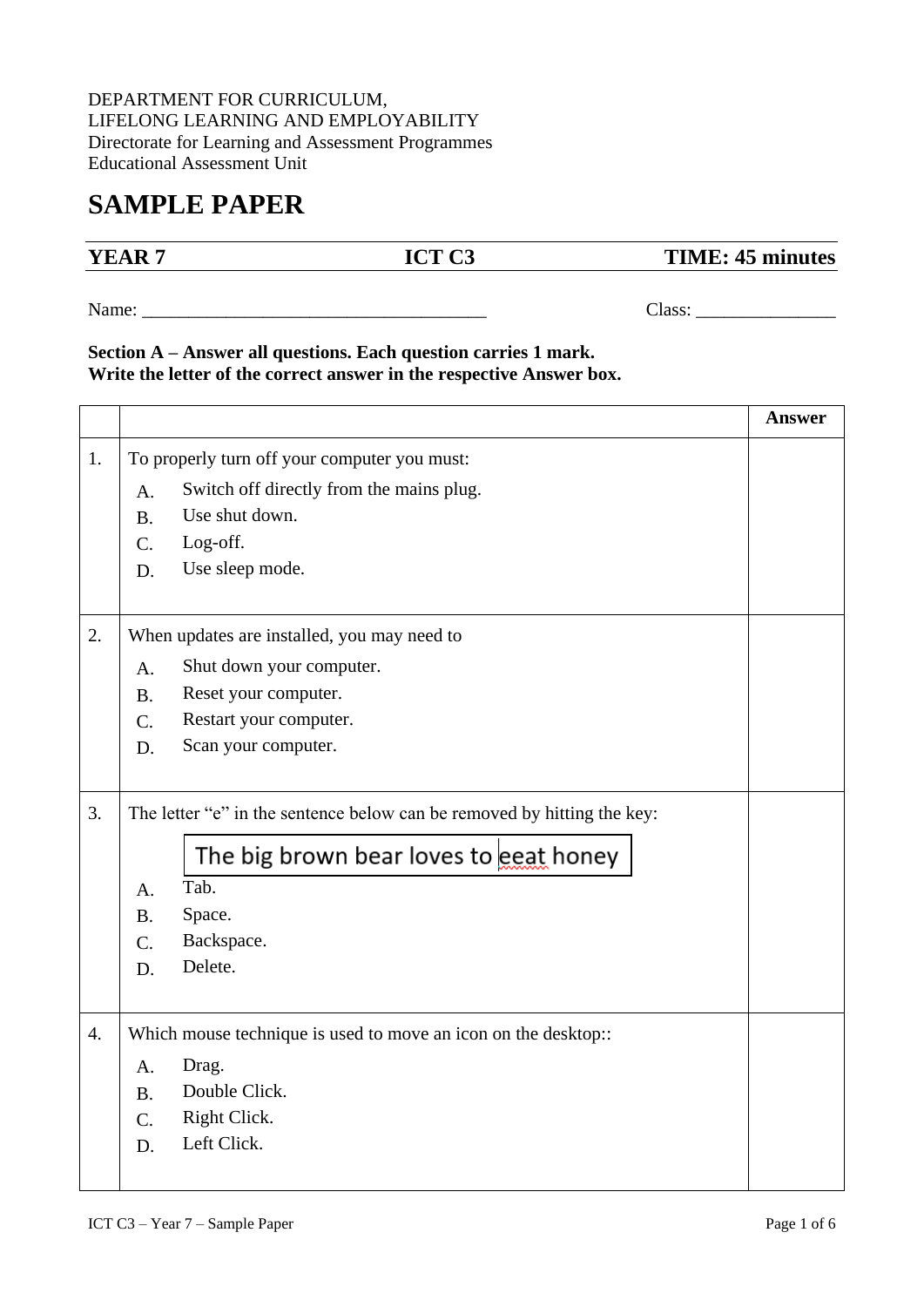| 5. |           | The file shown below is a:<br>Meeting.docx                                                            |  |
|----|-----------|-------------------------------------------------------------------------------------------------------|--|
|    | A.        | Spreadsheet.                                                                                          |  |
|    | <b>B.</b> | Presentation.                                                                                         |  |
|    | C.        | Document.                                                                                             |  |
|    | D.        | Sound File.                                                                                           |  |
|    |           |                                                                                                       |  |
| 6. |           | To move a file from one folder to another you must use:                                               |  |
|    | A.        | Move and Paste.                                                                                       |  |
|    | <b>B.</b> | Copy and Paste.                                                                                       |  |
|    | C.        | Cut and Paste.                                                                                        |  |
|    | D.        | Push and Paste.                                                                                       |  |
| 7. |           | To repeat content for example text at the top or bottom of every page in a word<br>document use:      |  |
|    | A.        | Bullets.                                                                                              |  |
|    | <b>B.</b> | Font Colour.                                                                                          |  |
|    | $C$ .     | Header & Footer.                                                                                      |  |
|    | D.        | Text Alignments.                                                                                      |  |
| 8. |           | When using a browser the button shown below is used to:                                               |  |
|    | A.        | Add bookmark.                                                                                         |  |
|    | <b>B.</b> | Refresh page.                                                                                         |  |
|    | C.        | Check history.                                                                                        |  |
|    | D.        | Move forward.                                                                                         |  |
| 9. |           | The word 'Valletta' in the sentence below is formatted in:<br>"The capital city of Malta is Valletta" |  |
|    | A.        | Italics.                                                                                              |  |
|    | <b>B.</b> | Underline.                                                                                            |  |
|    | C.        | Uppercase.                                                                                            |  |
|    | D.        | Bold.                                                                                                 |  |
|    |           |                                                                                                       |  |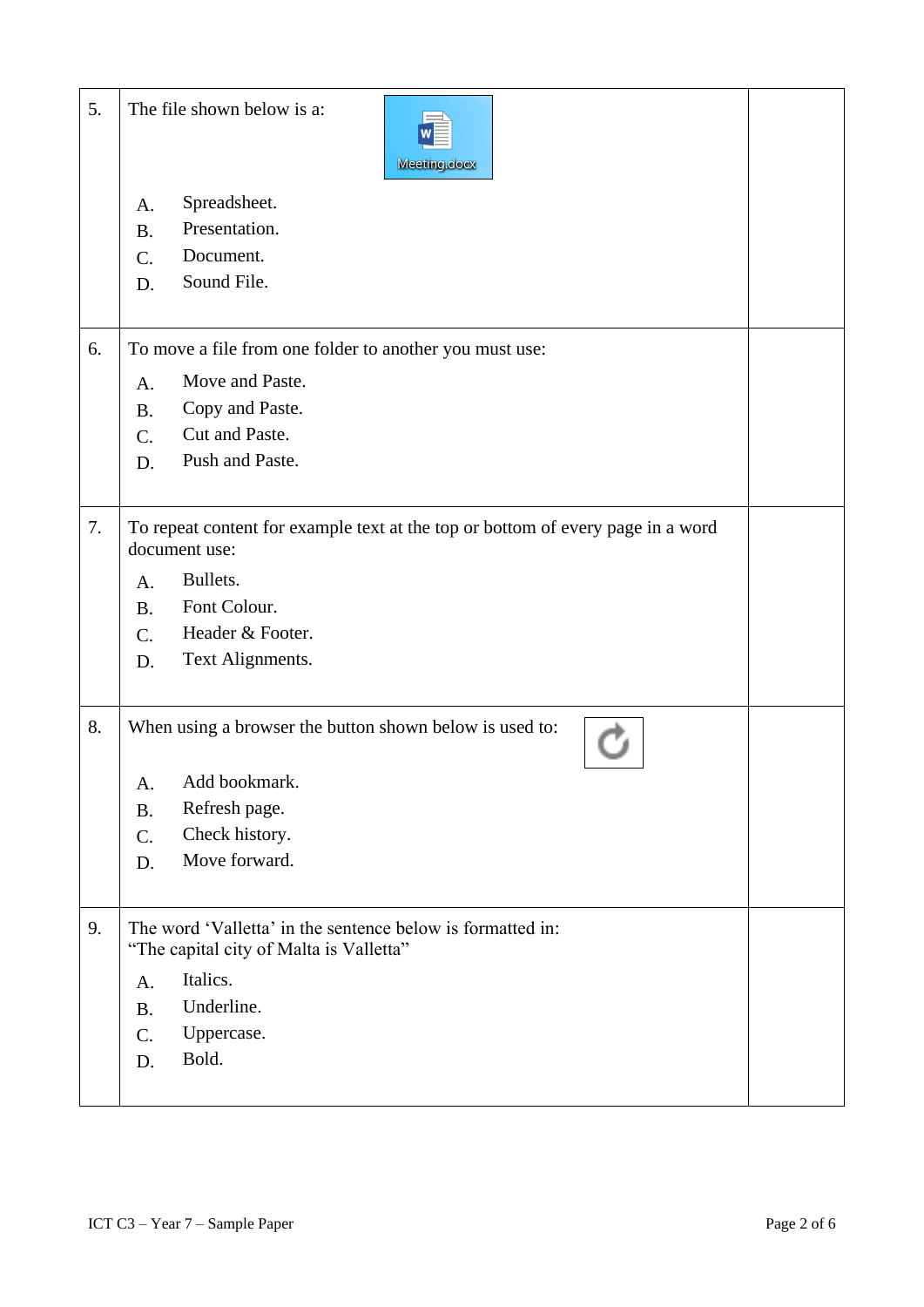| 10.<br>11. | The form button shown below is an example of:<br>Radio Button.<br>A.<br>Check Box.<br><b>B.</b><br>Drop-Down List.<br>C.<br>Text Box.<br>D.<br>Which one of the following is an internet browser? |  |
|------------|---------------------------------------------------------------------------------------------------------------------------------------------------------------------------------------------------|--|
|            | <b>Internet Explorer</b><br>A.                                                                                                                                                                    |  |
|            | YouTube<br>B.                                                                                                                                                                                     |  |
|            | Spreadsheet<br>C.                                                                                                                                                                                 |  |
|            | Google<br>D.                                                                                                                                                                                      |  |
| 12.        | What happens when you add a bookmark in a web browser:                                                                                                                                            |  |
|            | The browser stores a link to that website<br>A.                                                                                                                                                   |  |
|            | The computer stores the website with all its links<br><b>B.</b>                                                                                                                                   |  |
|            | The website is printed in the form of a bookmark<br>C.                                                                                                                                            |  |
|            | The browser makes the bookmarked website more secure.<br>D.                                                                                                                                       |  |
|            |                                                                                                                                                                                                   |  |
| 13.        | Which one of the following tool button makes text appear bold?:                                                                                                                                   |  |
|            | В<br>A.                                                                                                                                                                                           |  |
|            | <b>B.</b><br>Ι                                                                                                                                                                                    |  |
|            |                                                                                                                                                                                                   |  |
|            | <u>u</u><br>$\mathcal{C}$ .                                                                                                                                                                       |  |
|            | D.                                                                                                                                                                                                |  |
|            |                                                                                                                                                                                                   |  |
| 14.        | Which one of the following is called a radio button?                                                                                                                                              |  |
|            | A.<br>First Name *                                                                                                                                                                                |  |
|            | $\odot$ mobile<br><b>B.</b>                                                                                                                                                                       |  |
|            | Item Color <sup>*</sup><br>C.<br>Select an option:                                                                                                                                                |  |
|            | Continue »<br>D.                                                                                                                                                                                  |  |
|            |                                                                                                                                                                                                   |  |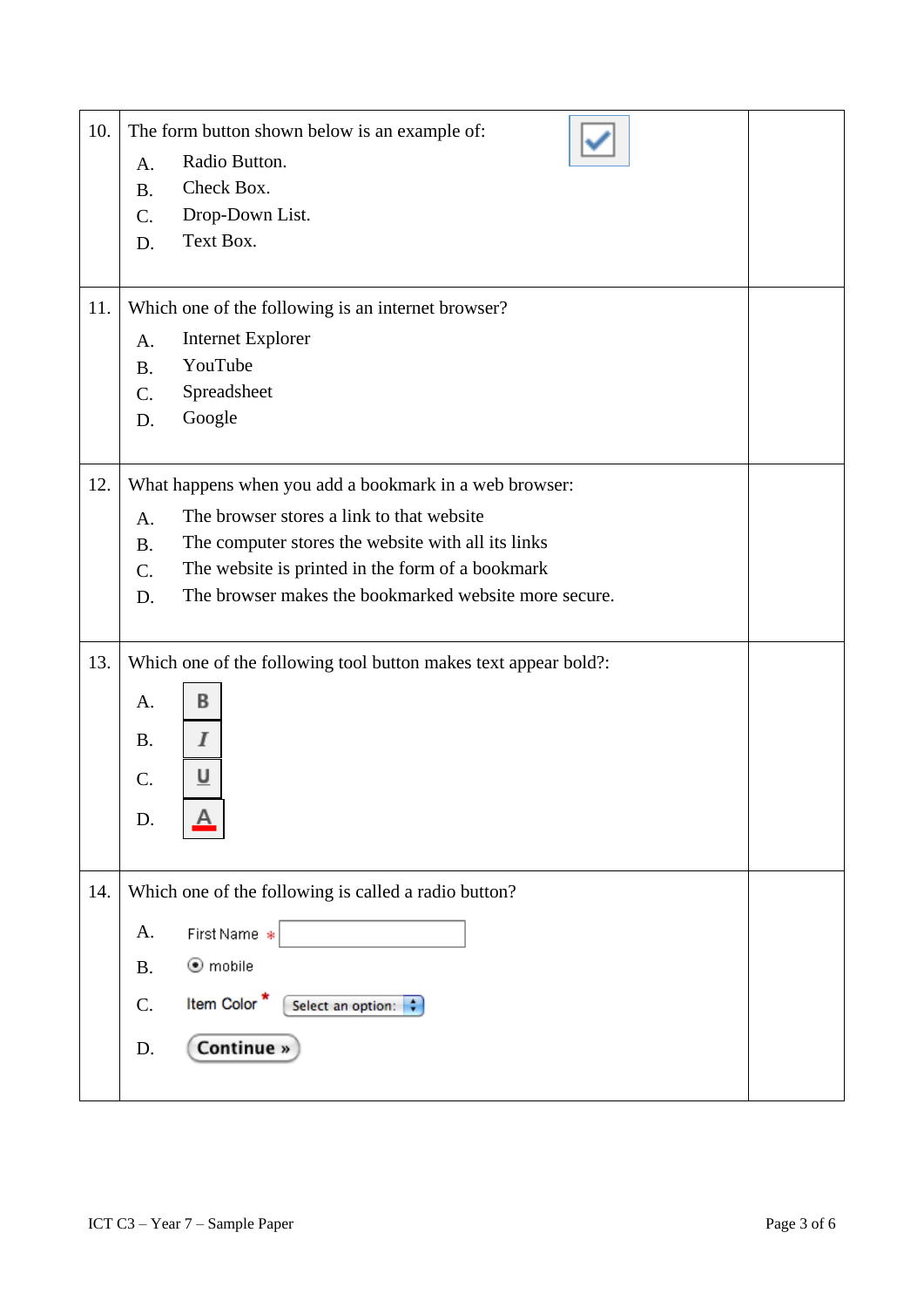| 15. | The following are all known as Computer Assistive Technology: |                                                   |  |
|-----|---------------------------------------------------------------|---------------------------------------------------|--|
|     | A.                                                            | Braille keyboard, 3D Printer & voice recognition  |  |
|     | <b>B.</b>                                                     | puff-suck switch, braille keyboard & eye tracking |  |
|     | $\mathcal{C}$ .                                               | plotter, digitising tablets & mouse               |  |
|     | D.                                                            | 3-D scanners, laser printer & 3D Printer          |  |
|     |                                                               |                                                   |  |
| 16. | Which of the following are all Software?                      |                                                   |  |
|     | A.                                                            | Mouse, Keyboard & laser printer                   |  |
|     | <b>B.</b>                                                     | Word processor, spreadsheet & database            |  |
|     | C.                                                            | Internet browser, tablet & operating system       |  |
|     | D.                                                            | Keyboard, online game & spreadsheet               |  |
|     |                                                               |                                                   |  |
| 17. | The smallest unit of measurement in a computer is:            |                                                   |  |
|     | A.                                                            | <b>Byte</b>                                       |  |
|     | <b>B.</b>                                                     | Mega byte                                         |  |
|     | $\mathcal{C}$ .                                               | <b>Htz</b>                                        |  |
|     | D.                                                            | Bit                                               |  |
|     |                                                               |                                                   |  |
| 18. | An SD Card is an example of:                                  |                                                   |  |
|     | A.                                                            | A storage media                                   |  |
|     | <b>B.</b>                                                     | An input device                                   |  |
|     | C.                                                            | An output device                                  |  |
|     | D.                                                            | A temporary storage device                        |  |
|     |                                                               |                                                   |  |
| 19. |                                                               | Which of the following are ALL input devices:     |  |
|     | A.                                                            | 3D Printer, keyboard & mouse                      |  |
|     | <b>B.</b>                                                     | Scanner, laser printer & touchpad                 |  |
|     | $\mathcal{C}$ .                                               | 3D Scanner, touchpad & barcode reader             |  |
|     | D.                                                            | Inkjet printer, keyboard & scanner                |  |
|     |                                                               |                                                   |  |
| 20. |                                                               | CRT, LCD, TFT, LED are all examples of:           |  |
|     | A.                                                            | Input devices                                     |  |
|     | <b>B.</b>                                                     | Storage devices                                   |  |
|     | C.                                                            | <b>Visual Display Units</b>                       |  |
|     |                                                               |                                                   |  |
|     | D.                                                            | None of the above                                 |  |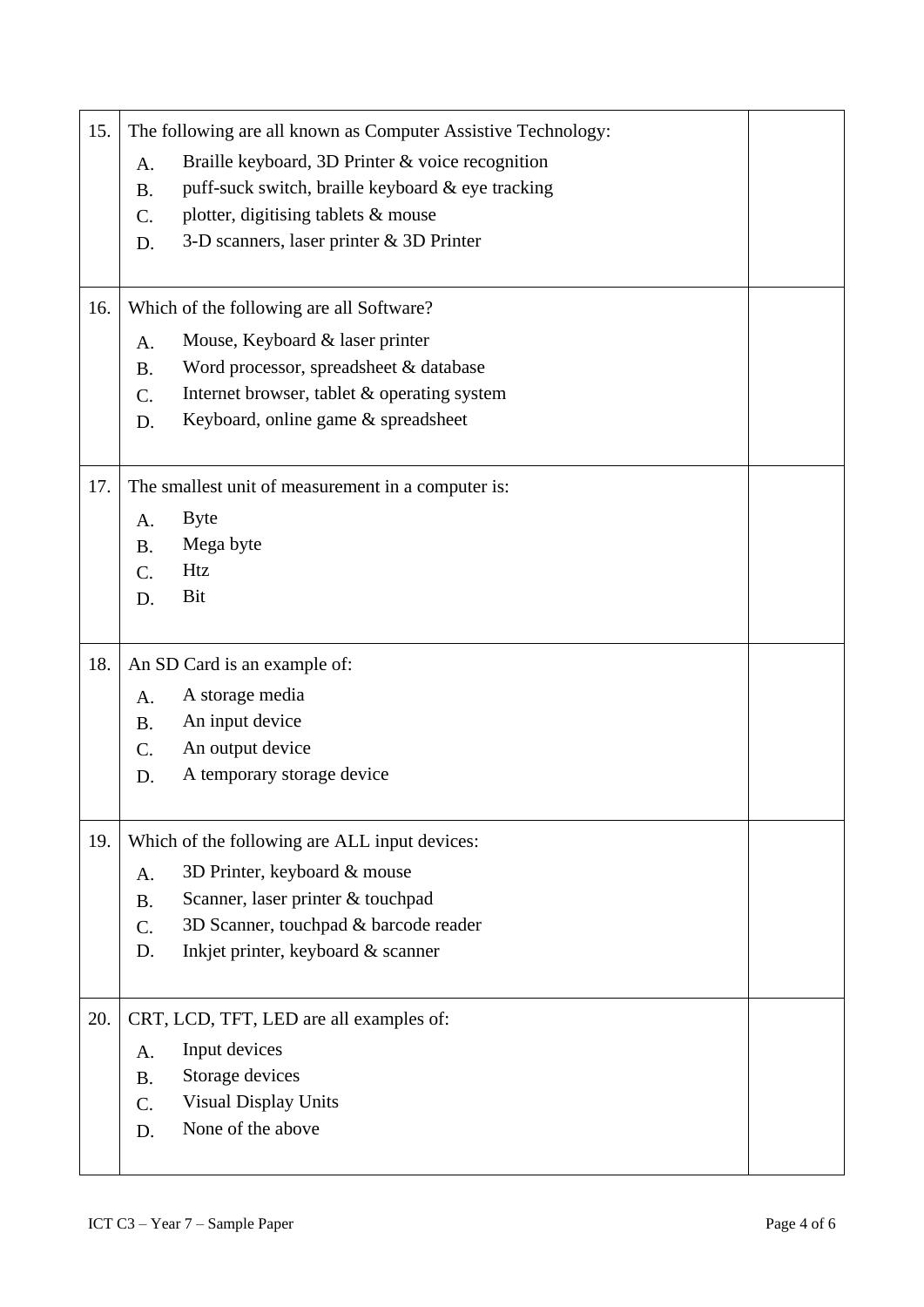**Section B – Answer all questions. Each question carries 2 mark. Write the letter of the correct answer in the respective Answer box.**

|     |                                                                                                                                              | <b>Answer</b> |
|-----|----------------------------------------------------------------------------------------------------------------------------------------------|---------------|
| 21. | The term IoT is an acronym for:                                                                                                              |               |
|     | Internet of Things<br>A.                                                                                                                     |               |
|     | <b>Intellisense of Things</b><br><b>B.</b>                                                                                                   |               |
|     | Intelligent object Technology<br>C.                                                                                                          |               |
|     | <b>Industry of Telecommunications</b><br>D.                                                                                                  |               |
|     |                                                                                                                                              |               |
| 22. | What is 3D printing?                                                                                                                         |               |
|     | A process of making three dimensional solid objects from a digital file.<br>A.                                                               |               |
|     | A process of making 3D special effects for filming industry.<br><b>B.</b>                                                                    |               |
|     | C.<br>A technology that superimposes a computer-generated image on a                                                                         |               |
|     | user's view of the real world, thus providing a composite view.<br>A complete three dimensional experience that shuts out the physical<br>D. |               |
|     | world.                                                                                                                                       |               |
|     |                                                                                                                                              |               |
| 23. | Alan Turing was a world famous:                                                                                                              |               |
|     | Cartographer<br>A.                                                                                                                           |               |
|     | Cryptographer<br><b>B.</b>                                                                                                                   |               |
|     | Radiographer<br>C.                                                                                                                           |               |
|     | Photographer<br>D.                                                                                                                           |               |
|     |                                                                                                                                              |               |
| 24. | Tim Berners-Lee is known as the inventor of:                                                                                                 |               |
|     | The Internet<br>A.                                                                                                                           |               |
|     | Email<br><b>B.</b>                                                                                                                           |               |
|     | C.<br>The World Wide Web                                                                                                                     |               |
|     | Facebook<br>D.                                                                                                                               |               |
|     |                                                                                                                                              |               |
| 25. | Joan Clarke worked together with Alan Turing during World War II at:                                                                         |               |
|     | <b>Bletchley Park</b><br>A.                                                                                                                  |               |
|     | <b>Linkin Park</b><br>Β.                                                                                                                     |               |
|     | <b>Central Park</b><br>C.                                                                                                                    |               |
|     | Jurassic Park<br>D.                                                                                                                          |               |
|     |                                                                                                                                              |               |